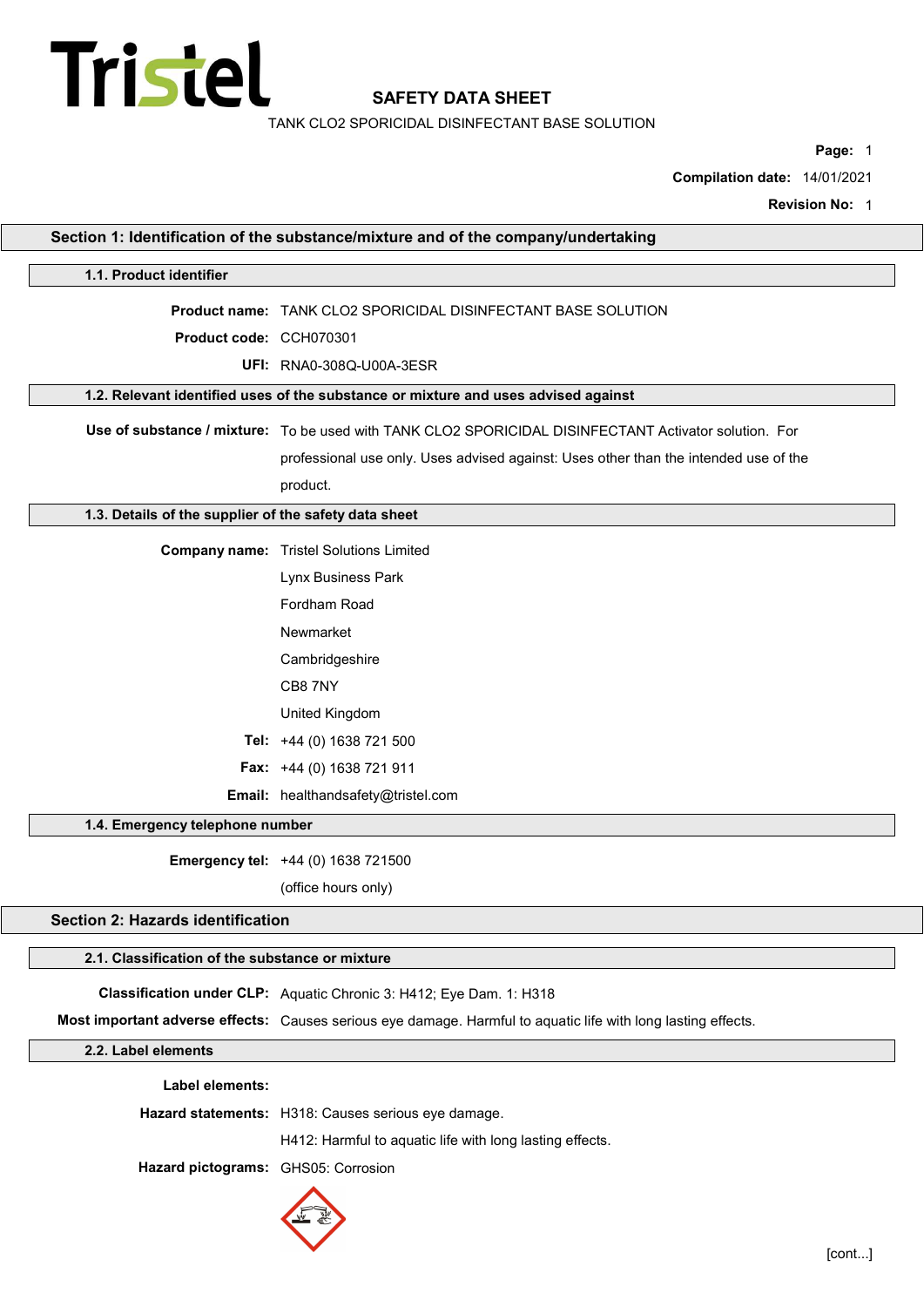## TANK CLO2 SPORICIDAL DISINFECTANT BASE SOLUTION

Page: 2

Signal words: Danger

Precautionary statements: P273: Avoid release to the environment.

P280: Wear protective gloves/protective clothing/eye protection/face protection.

P305+P351+P338: IF IN EYES: Rinse cautiously with water for several minutes. Remove

contact lenses, if present and easy to do. Continue rinsing.

2.3. Other hazards

PBT: This product is not identified as a PBT/vPvB substance.

## Section 3: Composition/information on ingredients

3.2. Mixtures

# Hazardous ingredients:

## CITRIC ACID MONOHYDRATE - REACH registered number(s): 01-2119457026-42-XXXX

| <b>EINECS</b> | CAS       | 'WEL<br>PR. | اٽ اڪ<br>CLP CI:                | ercen.     |
|---------------|-----------|-------------|---------------------------------|------------|
| . .           | 5949-29-1 | -           | <sup>⊢</sup> Eve Irrit. 2: H319 | 10%<br>ט ו |

#### 1-DECANAMINE,N,N-DIMETHYL-N-OXIDE

| 220-020-5 | 2605-79-0 | - | Aquatic Acute 1: H400; Aquatic Chronic        | $1 - 10%$ |
|-----------|-----------|---|-----------------------------------------------|-----------|
|           |           |   | $\vert$ 2: H411; Eye Dam. 1: H318; Acute Tox. |           |
|           |           |   | . 4: H302                                     |           |

# Section 4: First aid measures

 $\Box$ 

| 4.1. Description of first aid measures |                                                                                                          |
|----------------------------------------|----------------------------------------------------------------------------------------------------------|
|                                        | <b>Skin contact:</b> Remove all contaminated clothes and footwear immediately unless stuck to skin. Wash |
|                                        | immediately with plenty of soap and water.                                                               |
|                                        | Eye contact: Bathe the eye with running water for 15 minutes. Transfer to hospital for specialist        |
|                                        | examination.                                                                                             |
|                                        | Ingestion: Wash out mouth with water. Do not induce vomiting. If conscious, give half a litre of water   |
|                                        | to drink immediately. Consult a doctor.                                                                  |
|                                        | Inhalation: Remove casualty from exposure ensuring one's own safety whilst doing so.                     |
|                                        | 4.2. Most important symptoms and effects, both acute and delayed                                         |
|                                        | <b>Skin contact:</b> There may be irritation and redness at the site of contact.                         |
|                                        | <b>Eye contact:</b> There may be pain and redness. The eyes may water profusely. There may be severe     |
|                                        | pain. The vision may become blurred. May cause permanent damage.                                         |
| Ingestion:                             | There may be soreness and redness of the mouth and throat. Nausea and stomach                            |
|                                        | pain may occur.                                                                                          |
|                                        | <b>Inhalation:</b> There may be irritation of the throat with a feeling of tightness in the chest.       |
|                                        | Delayed / immediate effects: Immediate effects can be expected after short-term exposure.                |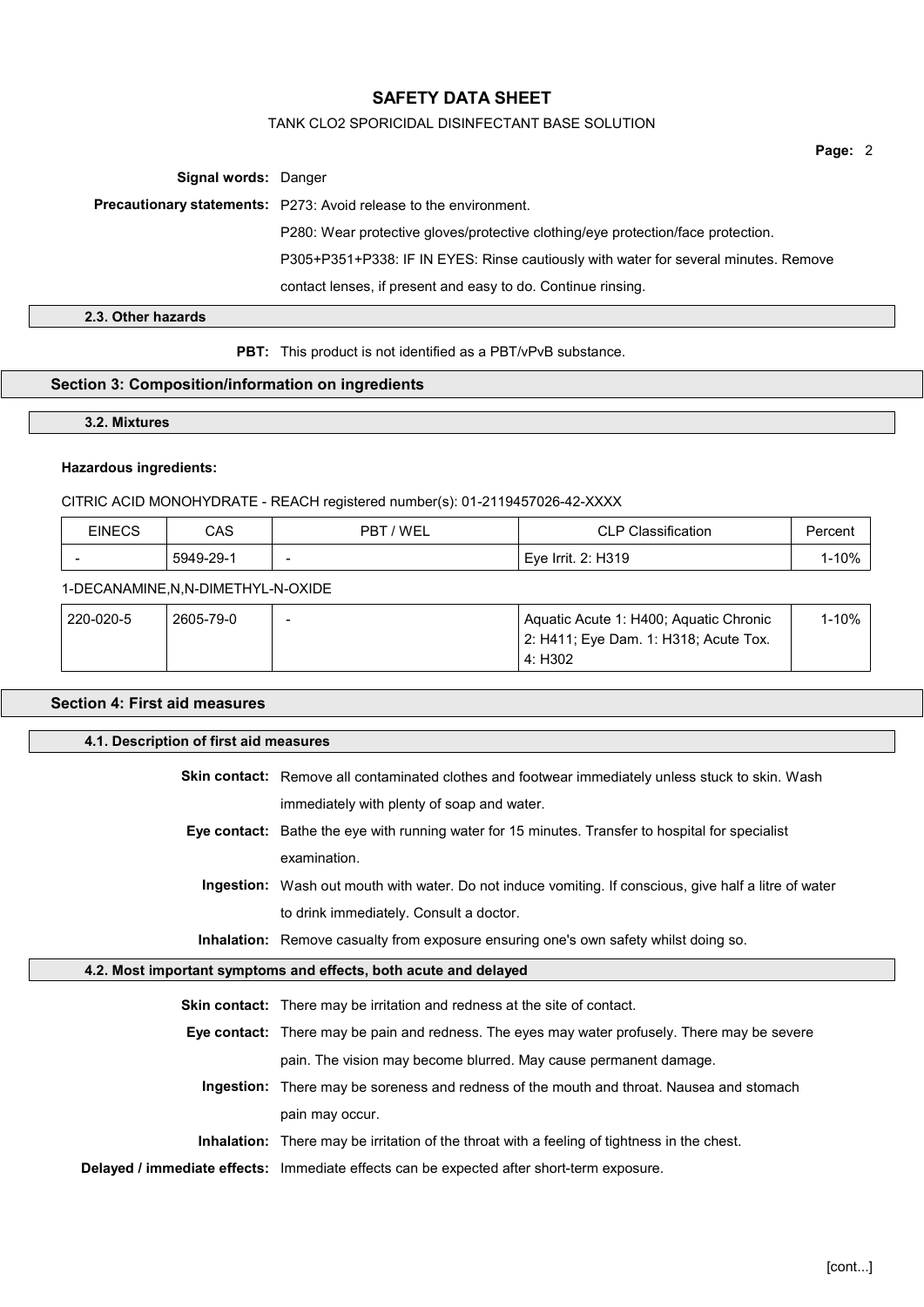#### TANK CLO2 SPORICIDAL DISINFECTANT BASE SOLUTION

Page: 3

### 4.3. Indication of any immediate medical attention and special treatment needed

Immediate / special treatment: Eye bathing equipment should be available on the premises.

## Section 5: Fire-fighting measures

#### 5.1. Extinguishing media

Extinguishing media: Suitable extinguishing media for the surrounding fire should be used. Use water spray

to cool containers.

### 5.2. Special hazards arising from the substance or mixture

Exposure hazards: In combustion emits toxic fumes.

#### 5.3. Advice for fire-fighters

Advice for fire-fighters: Wear self-contained breathing apparatus. Wear protective clothing to prevent contact with skin and eyes.

## Section 6: Accidental release measures

#### 6.1. Personal precautions, protective equipment and emergency procedures

Personal precautions: Mark out the contaminated area with signs and prevent access to unauthorised

personnel. Do not attempt to take action without suitable protective clothing - see section

8 of SDS. Turn leaking containers leak-side up to prevent the escape of liquid.

#### 6.2. Environmental precautions

Environmental precautions: Do not discharge into drains or rivers. Contain the spillage using bunding.

### 6.3. Methods and material for containment and cleaning up

Clean-up procedures: Absorb into dry earth or sand. Transfer to a closable, labelled salvage container for disposal by an appropriate method.

# 6.4. Reference to other sections

Reference to other sections: Refer to section 8 of SDS. Refer to section 13 of SDS.

## Section 7: Handling and storage

#### 7.1. Precautions for safe handling

Handling requirements: Avoid direct contact with the substance. Ensure there is sufficient ventilation of the area.

Avoid the formation or spread of mists in the air.

#### 7.2. Conditions for safe storage, including any incompatibilities

Storage conditions: Store in a cool, well ventilated area. Keep container tightly closed.

Suitable packaging: Must only be kept in original packaging.

## 7.3. Specific end use(s)

Specific end use(s): To be used with TANK CLO2 SPORICIDAL DISINFECTANT Activator Solution. For

professional use only.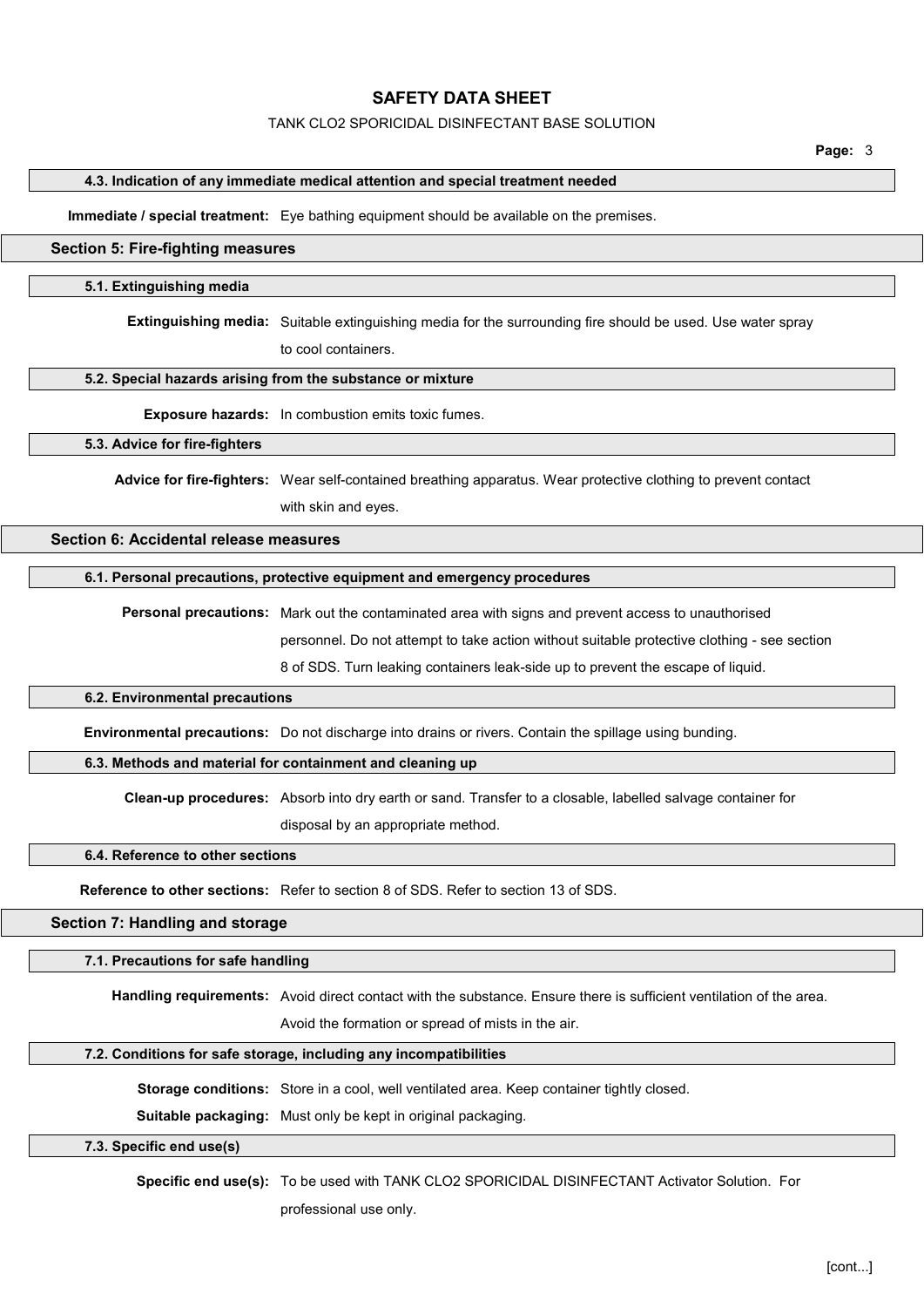## TANK CLO2 SPORICIDAL DISINFECTANT BASE SOLUTION

Page: 4

### Section 8: Exposure controls/personal protection

#### 8.1. Control parameters

Workplace exposure limits: No data available.

## DNEL/PNEC Values

DNEL / PNEC No data available.

8.2. Exposure controls

Engineering measures: Ensure there is sufficient ventilation of the area.

Respiratory protection: Respiratory protection not required.

Hand protection: Nitrile gloves.

Eye protection: Tightly fitting safety goggles. Ensure eye bath is to hand.

Skin protection: Protective clothing.

## Section 9: Physical and chemical properties

#### 9.1. Information on basic physical and chemical properties

| <b>State: Liquid</b>                                    |                                             |                                                 |                               |
|---------------------------------------------------------|---------------------------------------------|-------------------------------------------------|-------------------------------|
|                                                         | <b>Odour:</b> Characteristic odour          |                                                 |                               |
| <b>Evaporation rate:</b> No data available.             |                                             |                                                 |                               |
|                                                         | <b>Oxidising:</b> No data available.        |                                                 |                               |
| <b>Solubility in water:</b> No data available.          |                                             |                                                 |                               |
|                                                         | Viscosity: No data available.               |                                                 |                               |
| Boiling point/range°C: No data available.               |                                             | Melting point/range°C: No data available.       |                               |
| <b>Flammability limits %: lower:</b> No data available. |                                             |                                                 | upper: No data available.     |
|                                                         | <b>Flash point C:</b> No data available.    | Part.coeff. n-octanol/water: No data available. |                               |
| Autoflammability <sup>o</sup> C: No data available.     |                                             | Vapour pressure: No data available.             |                               |
|                                                         | <b>Relative density:</b> No data available. |                                                 | <b>pH:</b> No data available. |
|                                                         | <b>VOC g/l:</b> No data available.          |                                                 |                               |

#### 9.2. Other information

Other information: No data available.

#### Section 10: Stability and reactivity

#### 10.1. Reactivity

Reactivity: Stable under recommended transport or storage conditions.

10.2. Chemical stability

Chemical stability: Stable under normal conditions.

10.3. Possibility of hazardous reactions

Hazardous reactions: Hazardous reactions will not occur under normal transport or storage conditions.

Decomposition may occur on exposure to conditions or materials listed below.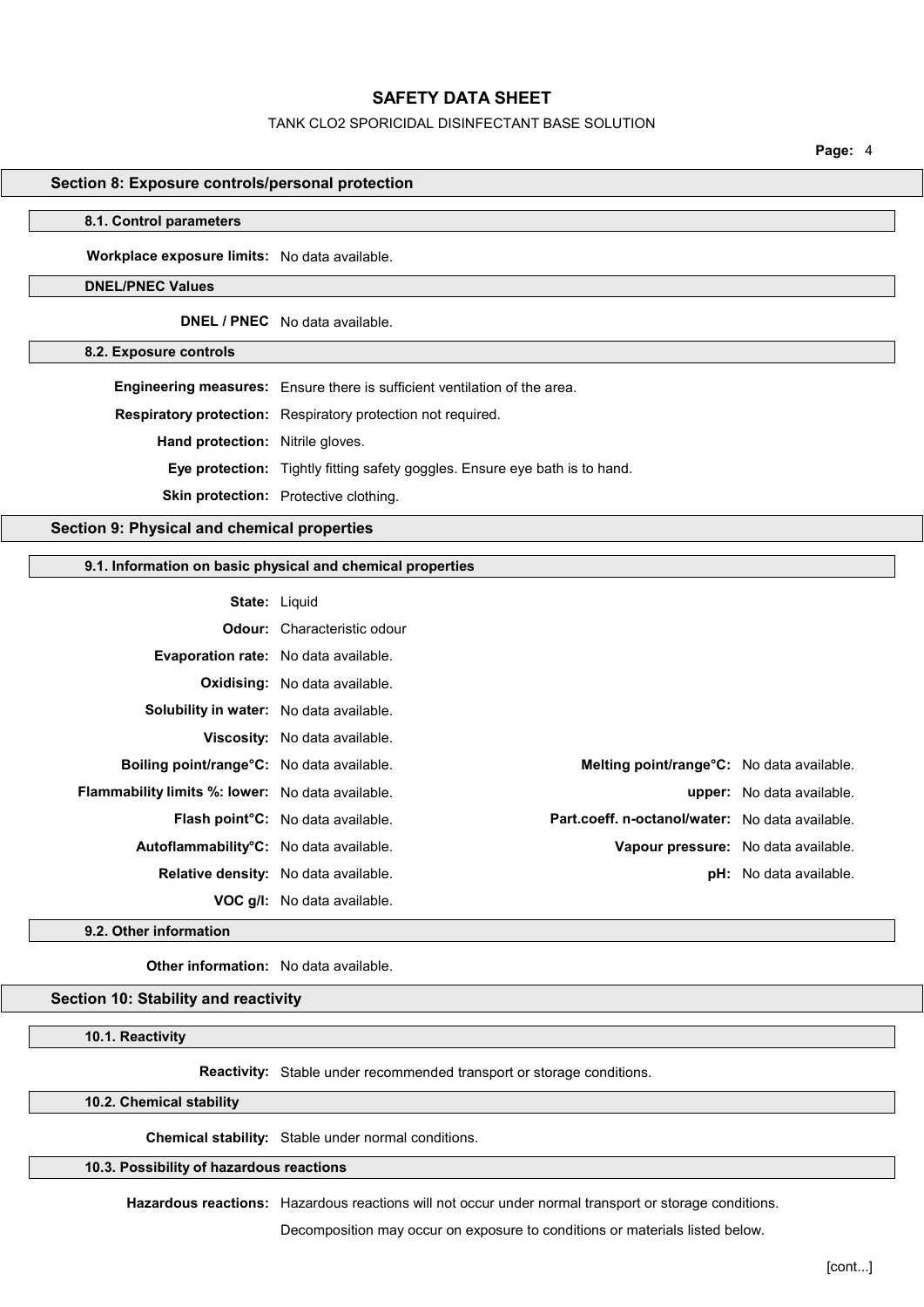## TANK CLO2 SPORICIDAL DISINFECTANT BASE SOLUTION

Page: 5

# 10.4. Conditions to avoid

### Conditions to avoid: Heat.

### 10.5. Incompatible materials

Materials to avoid: Strong oxidising agents. Strong acids.

## 10.6. Hazardous decomposition products

Haz. decomp. products: In combustion emits toxic fumes.

### Section 11: Toxicological information

11.1. Information on toxicological effects

#### Hazardous ingredients:

#### CITRIC ACID MONOHYDRATE

| <b>DERMAL</b> | <b>RAT</b> | LD50 | 2000  | mg/kg |
|---------------|------------|------|-------|-------|
| ORAL          | <b>RAT</b> | LD50 | 11700 | mg/kg |

### Relevant hazards for product:

|                  | 'oute       | Hooir.           |
|------------------|-------------|------------------|
| /irritation<br>A | 7PT<br>$ -$ | calculatec<br>ıс |

#### Symptoms / routes of exposure

Skin contact: There may be irritation and redness at the site of contact.

Eye contact: There may be pain and redness. The eyes may water profusely. There may be severe pain. The vision may become blurred. May cause permanent damage.

Ingestion: There may be soreness and redness of the mouth and throat. Nausea and stomach pain may occur.

Inhalation: There may be irritation of the throat with a feeling of tightness in the chest.

Delayed / immediate effects: Immediate effects can be expected after short-term exposure.

## Section 12: Ecological information

12.1. Toxicity

#### Hazardous ingredients:

## CITRIC ACID MONOHYDRATE

| $\mathbf{r}$ = $\mathbf{r}$<br>гіэн | 96H<br>∶ור… | 70L<br> | ma/l<br>. . |
|-------------------------------------|-------------|---------|-------------|
|                                     |             |         |             |

#### 1-DECANAMINE,N,N-DIMETHYL-N-OXIDE

| <b>FISH</b> | 96H LC50<br>96 <b>F</b> | 2.67<br>_____ | ma/l<br>. . |
|-------------|-------------------------|---------------|-------------|
|             |                         |               |             |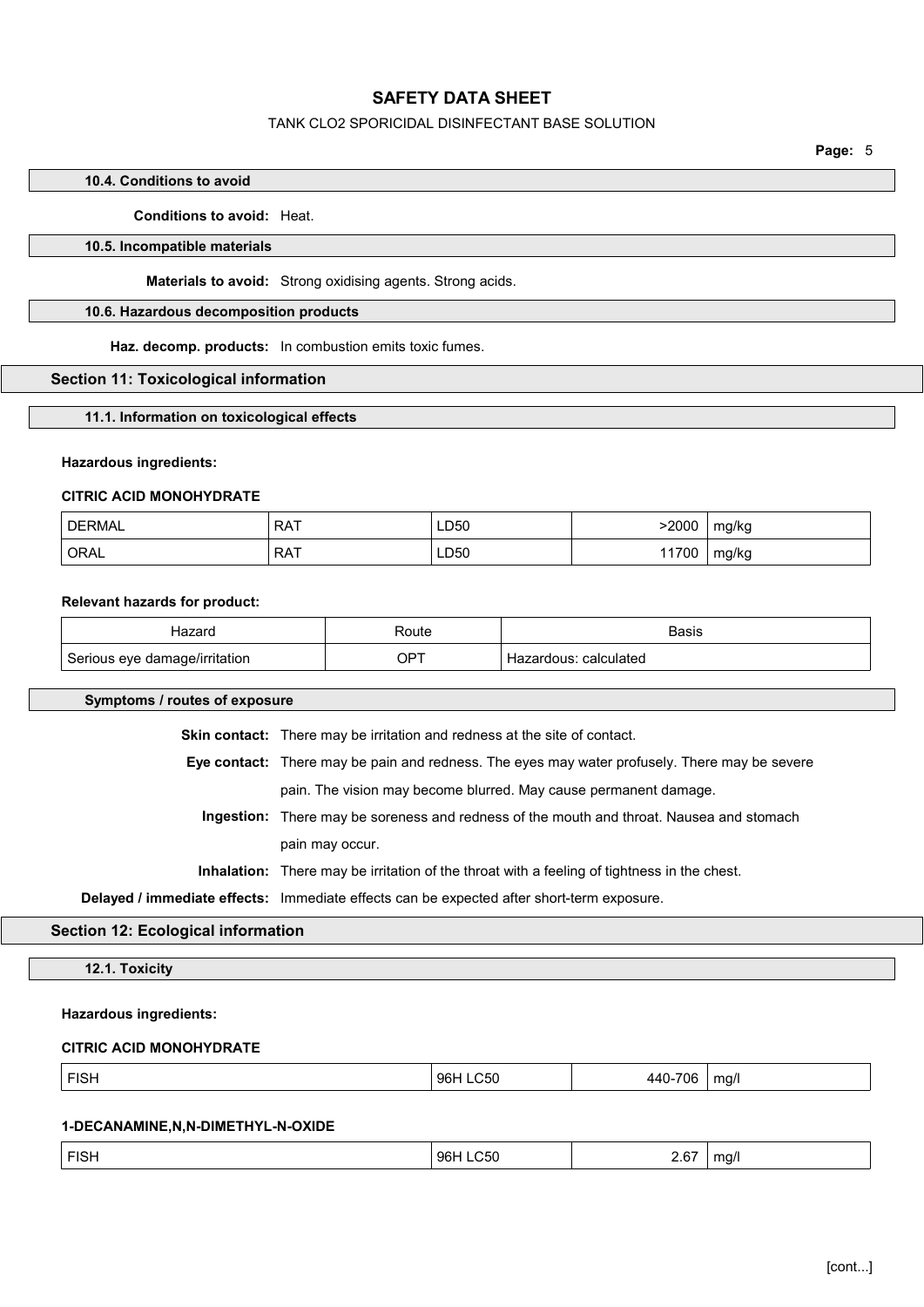### TANK CLO2 SPORICIDAL DISINFECTANT BASE SOLUTION

Page: 6

12.2. Persistence and degradability

### Persistence and degradability: No data available.

## 12.3. Bioaccumulative potential

Bioaccumulative potential: No data available.

12.4. Mobility in soil

Mobility: Readily absorbed into soil.

## 12.5. Results of PBT and vPvB assessment

PBT identification: This product is not identified as a PBT/vPvB substance.

12.6. Other adverse effects

Other adverse effects: Harmful to aquatic organisms.

Section 13: Disposal considerations

### 13.1. Waste treatment methods

Disposal operations: Transfer to a suitable container and arrange for collection by specialised disposal

- company.
- NB: The user's attention is drawn to the possible existence of regional or national

regulations regarding disposal.

### Section 14: Transport information

14.1. UN number

UN number: Not applicable

## 14.2. UN proper shipping name

Shipping name: NOT CLASSIFIED AS DANGEROUS IN THE MEANING OF TRANSPORT REGULATIONS.

14.3. Transport hazard class(es)

Transport class: Not applicable

14.4. Packing group

Packing group: Not applicable

#### 14.5. Environmental hazards

Environmentally hazardous: No Marine pollutant: No Marine pollutant: No

14.6. Special precautions for user

Special precautions: No special precautions.

Tunnel code: Not applicable

Transport category: Not applicable

IMDG seg. group: NOT APPLICABLE